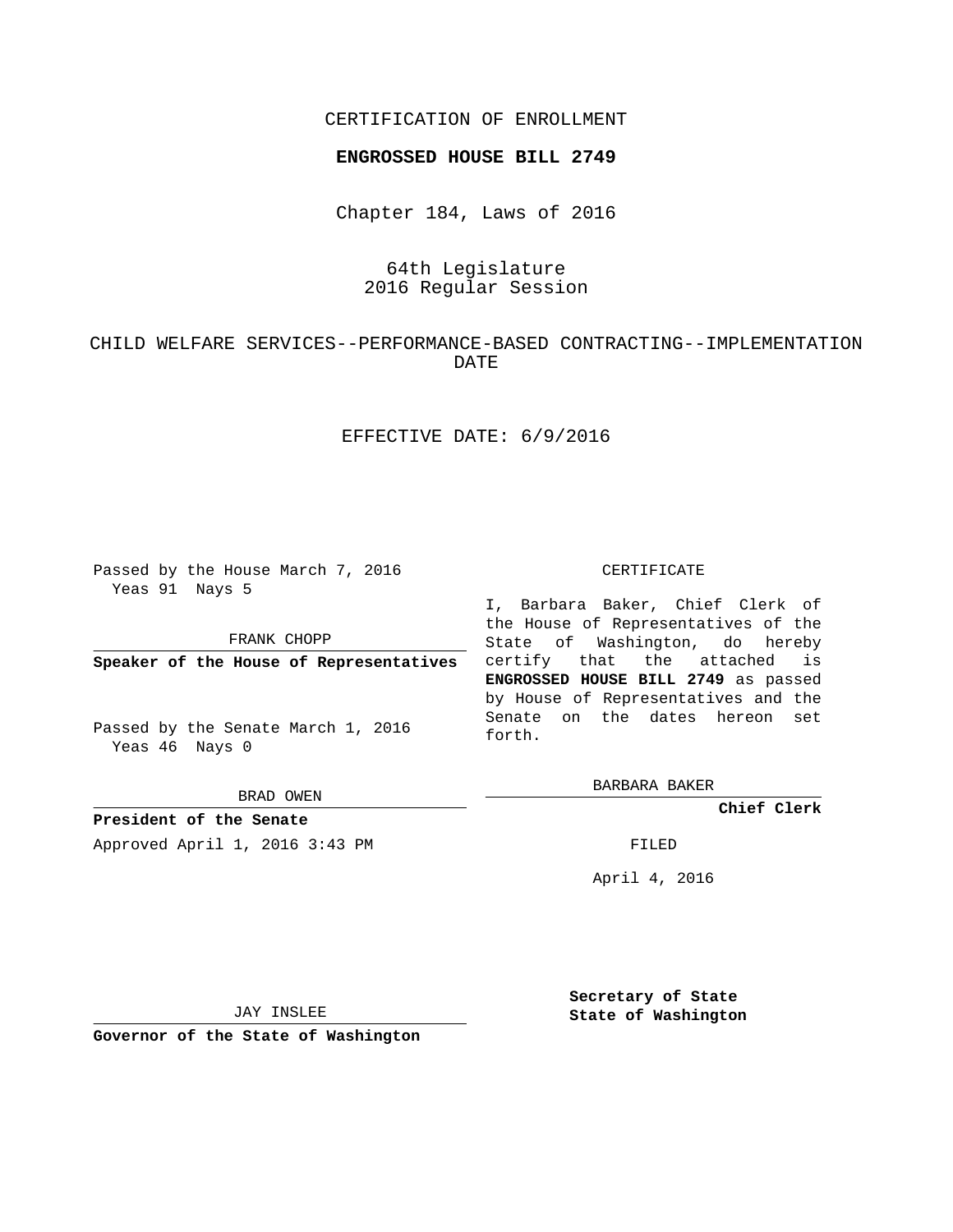#### **ENGROSSED HOUSE BILL 2749**

AS AMENDED BY THE SENATE

Passed Legislature - 2016 Regular Session

# **State of Washington 64th Legislature 2016 Regular Session**

**By** Representatives Kagi and Ormsby; by request of Department of Social and Health Services

Read first time 01/20/16. Referred to Committee on Early Learning & Human Services.

1 AN ACT Relating to the extension of dates concerning measuring 2 performance and performance-based contracting of the child welfare 3 system; and amending RCW 74.13.360, 74.13.370, and 74.13.372.

4 BE IT ENACTED BY THE LEGISLATURE OF THE STATE OF WASHINGTON:

5 **Sec. 1.** RCW 74.13.360 and 2013 c 205 s 4 are each amended to read as follows:6

7 (1) No later than December 30, ((2016)) 2019:

 (a) In the demonstration sites selected under RCW 74.13.368(4)(a), child welfare services shall be provided by supervising agencies with whom the department has entered into performance-based contracts. Supervising agencies may enter into 12 subcontracts with other licensed agencies; and

 (b) Except as provided in subsection (3) of this section, and notwithstanding any law to the contrary, the department may not directly provide child welfare services to families and children provided child welfare services by supervising agencies in the demonstration sites selected under RCW 74.13.368(4)(a).

18 (2) No later than December 30, ((2016)) 2019, for families and 19 children provided child welfare services by supervising agencies in 20 the demonstration sites selected under RCW 74.13.368(4)(a), the 21 department is responsible for only the following: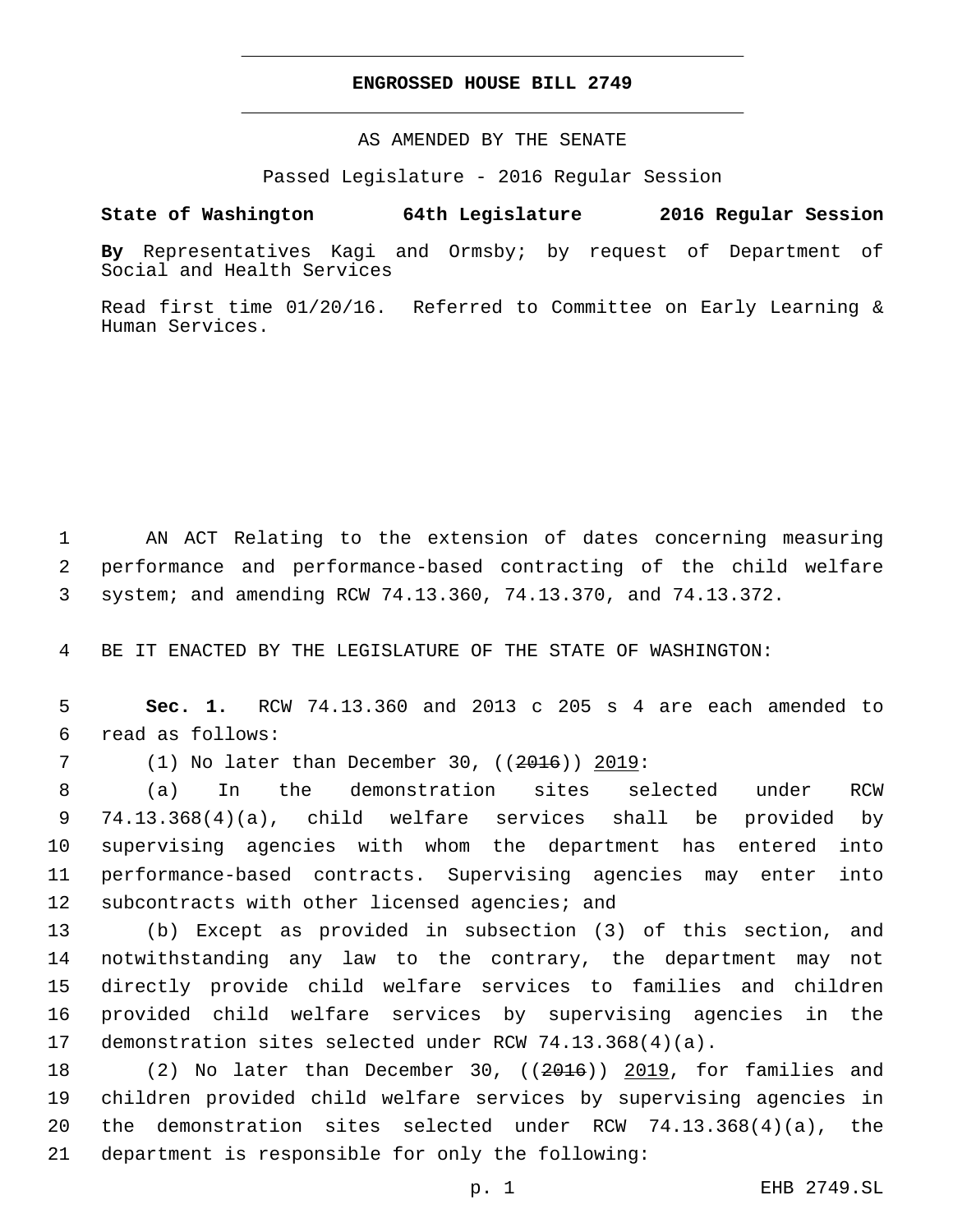(a) Monitoring the quality of services for which the department 2 contracts under this chapter;

 (b) Ensuring that the services are provided in accordance with federal law and the laws of this state, including the Indian child 5 welfare act;

 (c) Providing child protection functions and services, including intake and investigation of allegations of child abuse or neglect, emergency shelter care functions under RCW 13.34.050, and referrals 9 to appropriate providers; and

(d) Issuing licenses pursuant to chapter 74.15 RCW.

 (3) No later than December 30, ((2016)) 2019, for families and children provided child welfare services by supervising agencies in the demonstration sites selected under RCW 74.13.368(4)(a), the department may provide child welfare services only:

 (a) For the limited purpose of establishing a control or comparison group as deemed necessary by the child welfare transformation design committee, with input from the Washington state institute for public policy, to implement the demonstration sites selected and defined pursuant to RCW 74.13.368(4)(a) in which the performance in achieving measurable outcomes will be compared and 21 evaluated pursuant to RCW 74.13.370; or

 (b) In an emergency or as a provider of last resort. The department shall adopt rules describing the circumstances under which the department may provide those services. For purposes of this section, "provider of last resort" means the department is unable to contract with a private agency to provide child welfare services in a particular geographic area or, after entering into a contract with a private agency, either the contractor or the department terminates 29 the contract.

 (4) For purposes of this chapter, on and after September 1, 2010, performance-based contracts shall be structured to hold the supervising agencies accountable for achieving the following goals in order of importance: Child safety; child permanency, including 34 reunification; and child well-being.

 (5) A federally recognized tribe located in this state may enter into a performance-based contract with the department to provide child welfare services to Indian children whether or not they reside on a reservation. Nothing in this section prohibits a federally recognized Indian tribe located in this state from providing child welfare services to its members or other Indian children pursuant to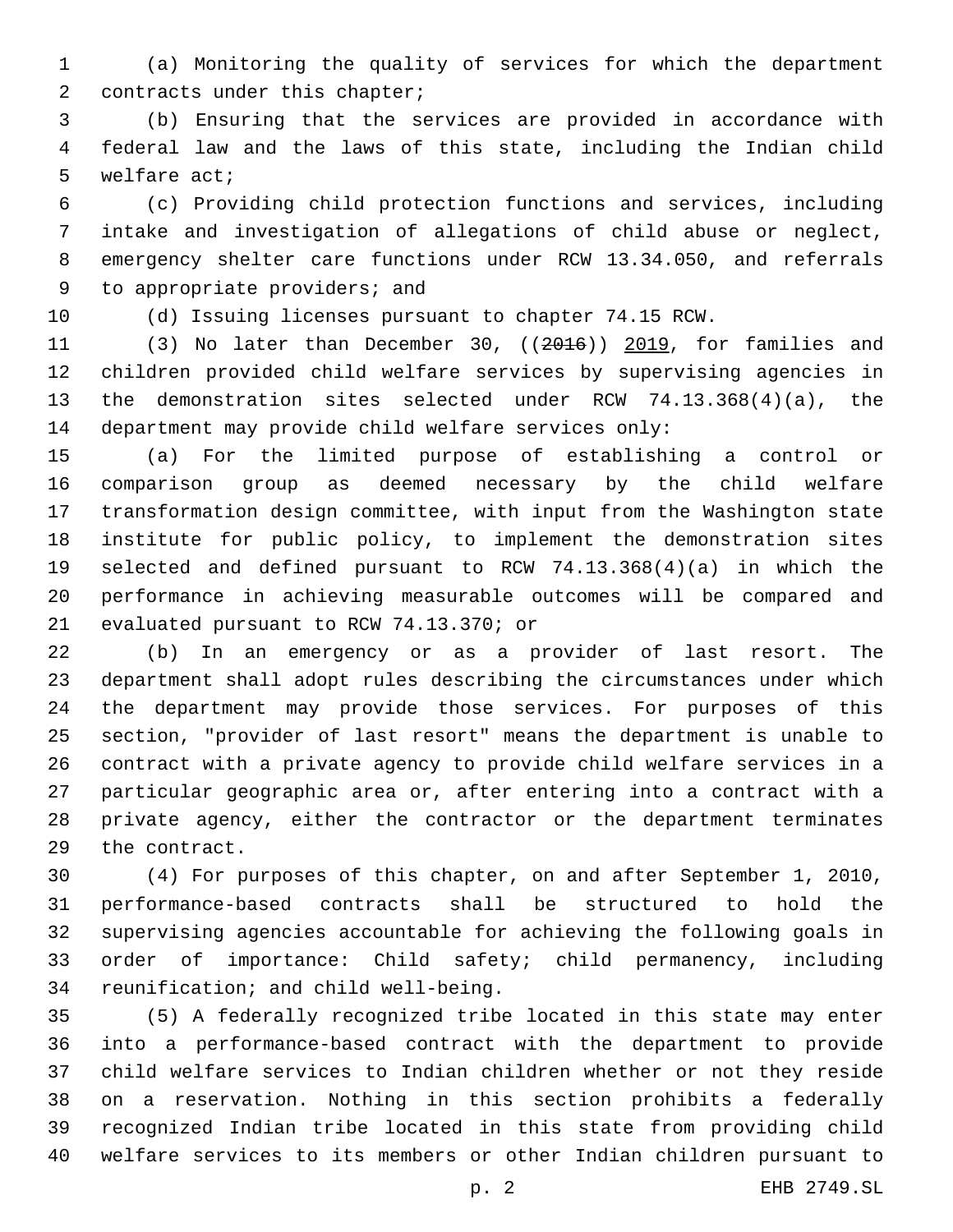existing tribal law, regulation, or custom, or from directly entering into agreements for the provision of such services with the department, if the department continues to otherwise provide such services, or with federal agencies.4

 **Sec. 2.** RCW 74.13.370 and 2012 c 205 s 9 are each amended to read as follows:6

 (1) Based upon the recommendations of the child welfare transformation design committee, including the two sets of outcomes developed by the committee under RCW 74.13.368(4)(b), the Washington state institute for public policy is to conduct a review of measurable effects achieved by the supervising agencies and compare those measurable effects with the existing services offered by the state. The report on the measurable effects shall be provided to the governor and the legislature no later than April 1, 2018.

 (2) No later than December 1, 2014, the Washington state institute for public policy shall provide the legislature and the governor an initial report on the department's conversion to the use of performance-based contracts as provided in RCW 74.13B.020 and 74.13B.030. No later than ((June 30, 2016)) April 1, 2023, the Washington state institute for public policy shall provide the governor and the legislature with a second report on the extent to which the use of performance-based contracting has resulted in:

 (a) Increased use of evidence-based, research-based, and 24 promising practices; and

 (b) Improvements in outcomes for children, including child safety, child permanency, including reunification, and child well-being.27

 (3) The department and network administrators shall respond to the Washington institute for public policy's request for data and other information with which to complete these reports in a timely 31 manner.

 (4) The Washington state institute for public policy must consult with a university-based child welfare research entity to evaluate 34 performance-based contracting.

 **Sec. 3.** RCW 74.13.372 and 2012 c 205 s 11 are each amended to 36 read as follows:

 Not later than June 1, ((2018)) 2023, the governor shall, based on the report by the Washington state institute for public policy,

p. 3 EHB 2749.SL